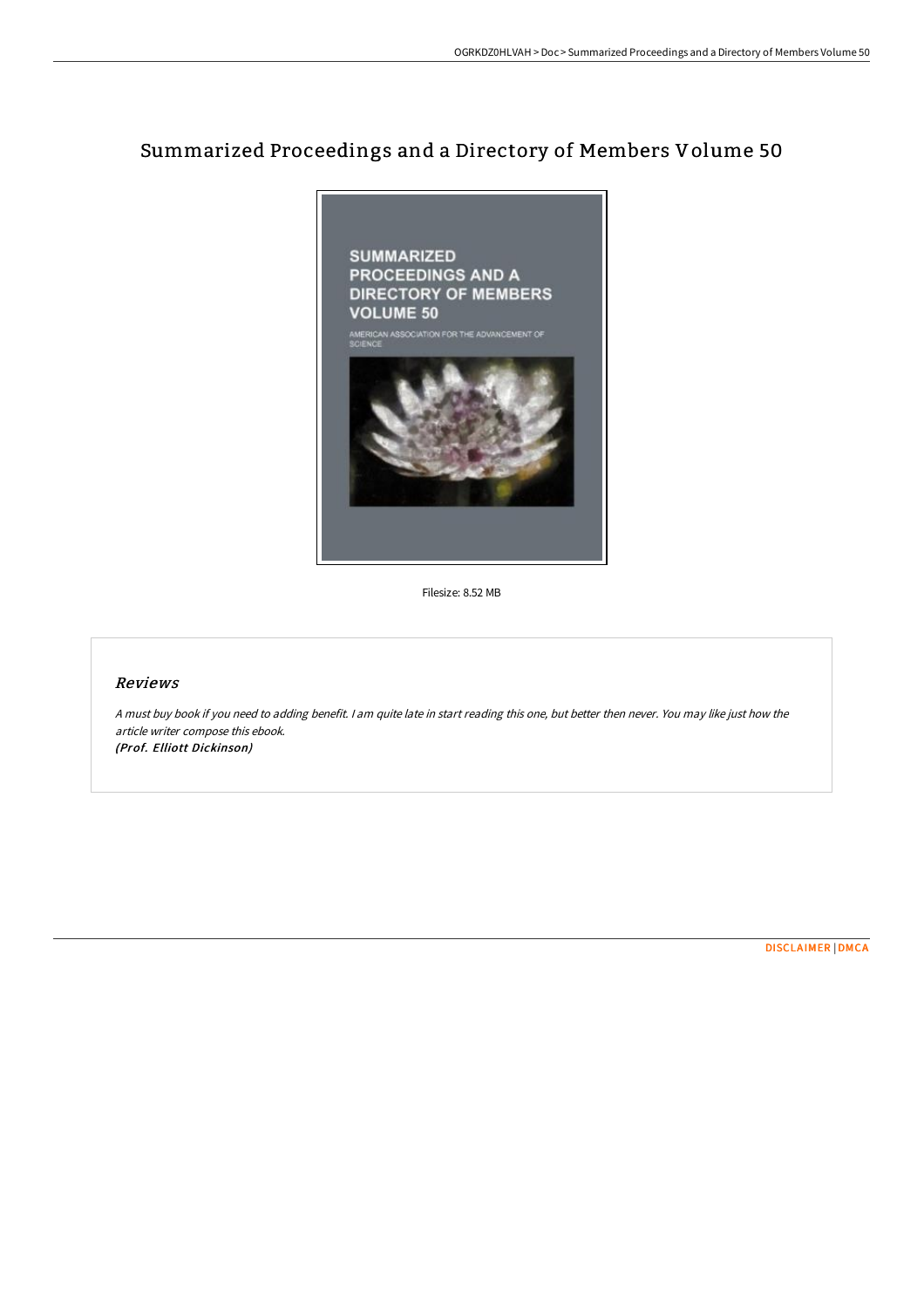## SUMMARIZED PROCEEDINGS AND A DIRECTORY OF MEMBERS VOLUME 50



Rarebooksclub.com, United States, 2012. Paperback. Book Condition: New. 246 x 189 mm. Language: English . Brand New Book \*\*\*\*\* Print on Demand \*\*\*\*\*.This historic book may have numerous typos and missing text. Purchasers can download a free scanned copy of the original book (without typos) from the publisher. Not indexed. Not illustrated. 1901 Excerpt: .54th Street. Cutler, Colman Ward, 36 East 33rd Street. Cutter, W. D., College of Physicians and Surgeons. Dana, Charles L., 50 West 46th Street. Davies, William G., 22 East 45th Street. Davis, Bergen, Columbia University. Davis, J. Woodbridge, 523 West 173rd Street. Davis, William Harper, Columbia University. Day, William Scofield, Columbia University. de Coppet, Henry, 22 West 17th Street. de Forest, Robert W., 30 Broad Street. Delafield, Maturin L., Jr., Fieldston, Riverdale. Devereux, W. B., 99 John Street. Dickerson, E. N., 141 Broadway. Ditnock, Mrs. Henry F., 25 East 60th Street. Dodge, D., Stuart, 225 Madison Avenue. Dodge, Philip T., Tribune Building. Dodge, Richard E., Columbia University. Dodman, Alfred C., Jr., 235 West o8th Street. Doherty, Henry L., 40 Wall Street. Douglas, James, 99 John Street. Douglass, Andrew E., American Museum of Natural History. Draper, Daniel, New York Meteorological Observatory. Draper, Mrs. Henry, 271 Madison Avenue. Drutnmond, Isaac Wyman, 436 West 22nd Street. Dunham, Edward K., 338 East 26th Street. Dunn, Louise Brisbin, Barnard College. Durand, John S., 146 Broadway. Dwight, Jonathan, Jr., 2 East 34th Street. Earle, F. S., Bronx Park. Eimer, August, 220 East 19th Street. Elliott, George T., Cornell Medical College. English, George L., 812 Greenwich Street. Eno, A. F., 32 FiHh Avenue. Eno, John Chester, P. O. Box 1889. Faile, Thomas H., Murray Hill Hotel. Fairchild, B. T., P. O. Box 1120. Falding, Frederic J., 52 Broadway. Falk, Gustav, 24 East 81st Street. Farrand, Livingston H., Columbia University. Fay, L. G., 20...

 $\mathbf{r}$ Read [Summarized](http://techno-pub.tech/summarized-proceedings-and-a-directory-of-member-2.html) Proceedings and a Directory of Members Volume 50 Online B Download PDF [Summarized](http://techno-pub.tech/summarized-proceedings-and-a-directory-of-member-2.html) Proceedings and a Directory of Members Volume 50